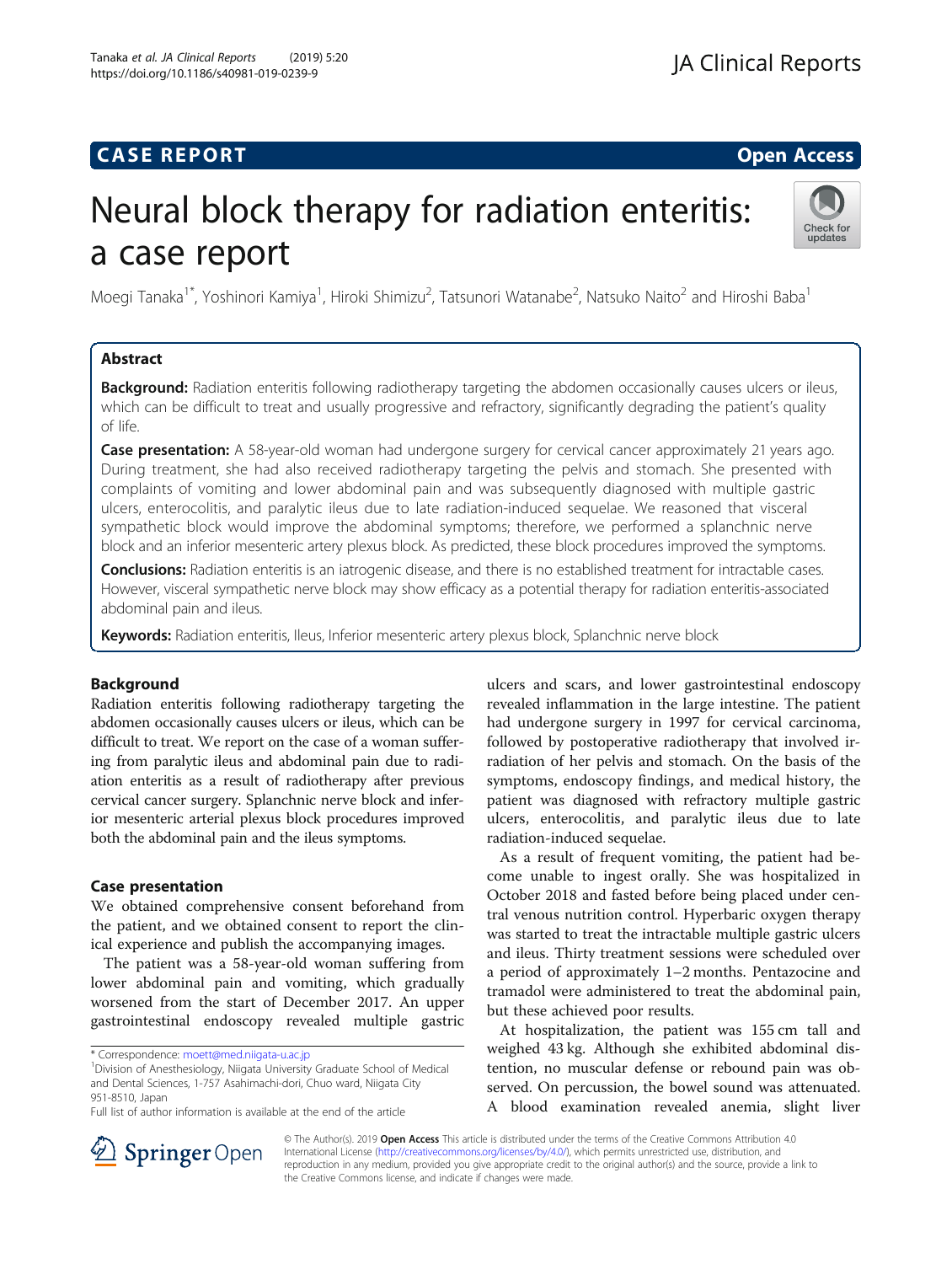dysfunction, low protein levels, and hypoalbuminemia. An abdominal X-ray showed several small intestinal niveau and extension of the colon and small intestine by intestinal gas (Fig. 1a).

The patient experienced increased lower abdominal pain during bowel movements and felt relieved after defecation. Consequently, we hypothesized that her abdominal pain was due to poor peristalsis of the intestinal tract and that blocking the sympathetic nerve of the intestinal tract would help normalize the peristaltic movement and relieve the pain. The pain was strongest in the lower abdomen at the level of the 12th thoracic nerve. An epidural catheter was inserted via the lumbar1–2 intervertebral space, and continuous epidural anesthesia with 0.2% ropivacaine at 4 ml/h was administered for 1 week, resulting in good control of the lower abdominal pain and defecation. This allowed the tramadol, which promotes constipation, to be discontinued. A block of the inferior mesenteric artery plexus with ethanol was performed, resulting in an immediate improvement in the patient's bowel movements and defecation, and a reduction in lower abdominal pain, now measured as 3 on a numerical rating scale (NRS = 3). An abdominal X-ray was performed after the block procedure, showing the number of intestinal niveau and the amount of gas had decreased, as compared to that before the block (Fig. 1b). The control of lower abdominal pain was effective, and defecation was noted. Tube feeding was started 4 days after the inferior mesenteric artery plexus block, and oral feeding was started 2 days later.

Twelve days after the block, the patient's lower abdominal pain increased to NRS 8 and there was recrudescence of the vomiting. An abdominal computed tomography (CT) scan showed dilation of the small intestine, as well as the formation of niveau; however, no

bowel obstruction or disruption of blood flow was observed (Fig. [2a](#page-2-0)).

An upper gastrointestinal contrast examination with contrast medium (Gastrografin®, Bayer Yakuhin Ltd., Osaka, Japan) showed relatively good peristaltic movement of the large and small intestine but poor gastric peristaltic movement. A large amount of food residue was also observed. An epidural catheter was inserted via the thoracic 6–7 intervertebral space for innervation of the upper gastrointestinal tract, including the stomach and small intestine, and continuous epidural anesthesia with 0.2% ropivacaine at 4 ml/h was started. This alleviated the abdominal pain, and the vomiting disappeared.

Approximately 2 weeks later, continuous epidural anesthesia was stopped, and a splanchnic nerve block with ethanol was performed (Fig. [2](#page-2-0)c). This resulted in an improvement in the lower abdominal pain to NRS 1, as well as an increase in food intake. The following day, CT showed a large improvement in the ileus (Fig. [2](#page-2-0)b). An upper gastrointestinal contrast examination showed that peristaltic movement of the upper gastrointestinal tract had improved (Fig. [3\)](#page-2-0). The subsequent course was good, and the hyperbaric oxygen therapy was completed. The patient was discharged from hospital at the end of January. At the outpatient visit 2 weeks later, the general condition of the patient was good and she could orally intake her normal diet.

#### **Discussion**

Radiation enteritis is an iatrogenic disease, with no established treatment for intractable cases. However, the results of the present case suggest that a sympathetic nerve block procedure in the abdomen, such as a splanchnic nerve block or inferior mesenteric plexus block, may improve symptoms associated with radiation



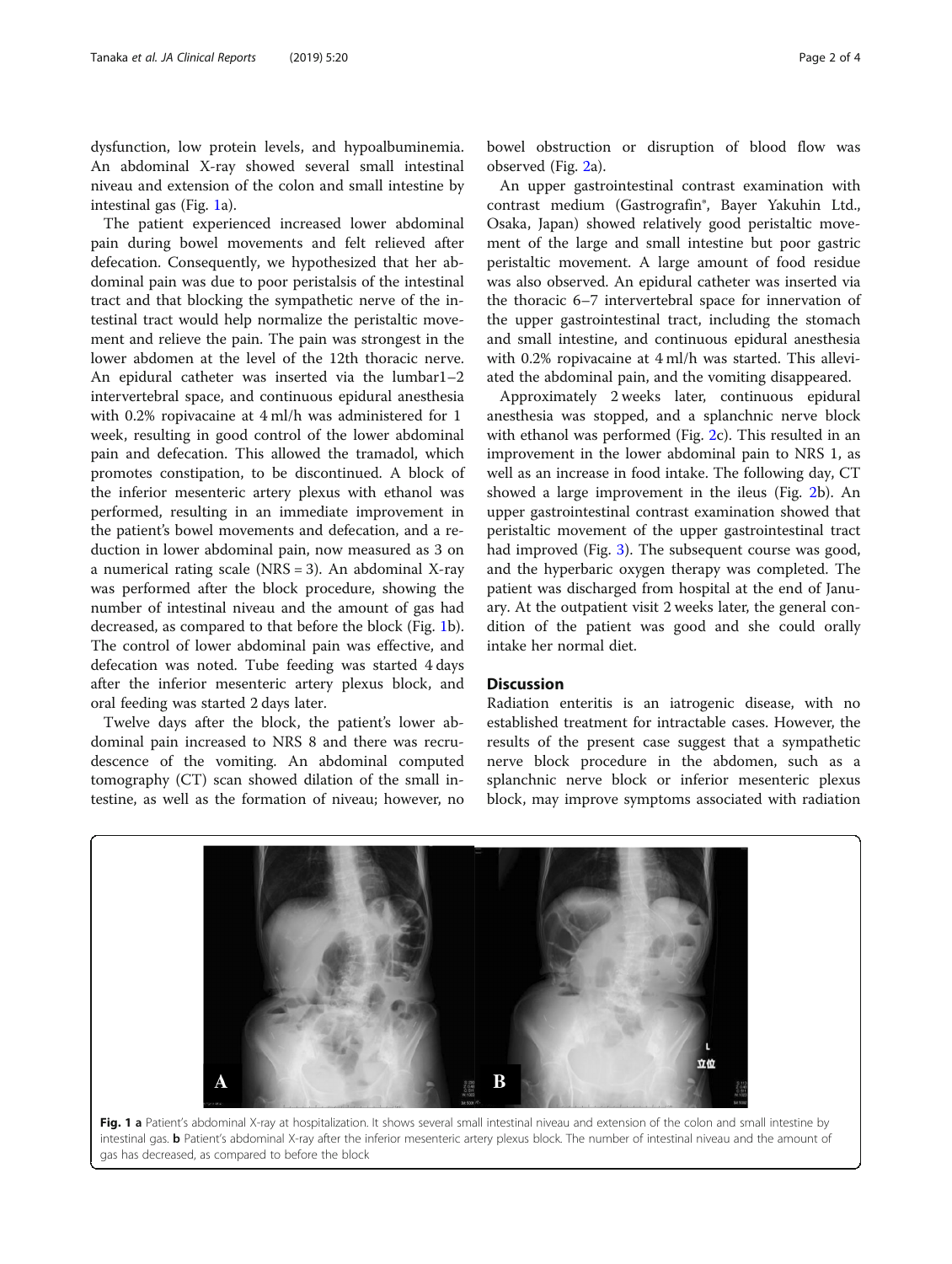<span id="page-2-0"></span>

enteritis. It is widely accepted that these blocks are effective for intractable abdominal pain, but there has been no previous report about their effects on ileus. To the best of our knowledge, this is the first report detailing the therapeutic benefit of block procedures in the treatment of ileus by enhancement of the peristaltic motion of the intestines through suppression of the sympathetic nervous system.

Radiation enteritis caused by radiation therapy is classified as either early or late according to whether it



Fig. 3 An upper gastrointestinal contrast examination shows that the peristaltic movement of the upper gastrointestinal tract and the stomach had improved after the splanchnic nerve block

occurred within 3 months of or 6 months after irradiation, respectively. Early radiation enteritis manifests as reversible injury of the intestinal mucosa and watery diarrhea, with normal recovery after the irradiation ends. On the other hand, late radiation enteritis is thought to be caused by intestinal ischemia and fibrosis caused by radiation endarteritis and subsequent thrombotic microcirculatory disturbances, causing pathological conditions such as enteritis and ileus. Late radiation enteritis is clinically problematic; the late sequelae are usually progressive and refractory, significantly degrading the patient's quality of life [[1\]](#page-3-0).

The radiation enteritis in the present case developed more than 10 years after radiotherapy treatment, similar to a previous case report that describes the sudden development of radiation enteritis after a long period of time [[2](#page-3-0)]. In our case, the radiation therapy was performed in the pelvis after cervical carcinoma surgery and gastric lymphadenopathy. We concluded that the enteritis, ileus, and refractory multiple gastric ulcers were most likely to be late sequelae of the irradiation because of her history of radiotherapy, consistency of the irradiation site, and the ulcer site. In addition, it has previously been reported that the risk of paralytic ileus increases after pelvic surgery [[1,](#page-3-0) [2\]](#page-3-0).

When the late sequelae include stenosis, perforation, and fistula formation in the intestinal tract, surgical treatment is recommended. However, the present case was not considered for surgical treatment because there was no evidence of occlusion or stenosis of the intestinal tract. Moreover, surgery should be avoided where possible because it promotes the adhesion of the intestinal